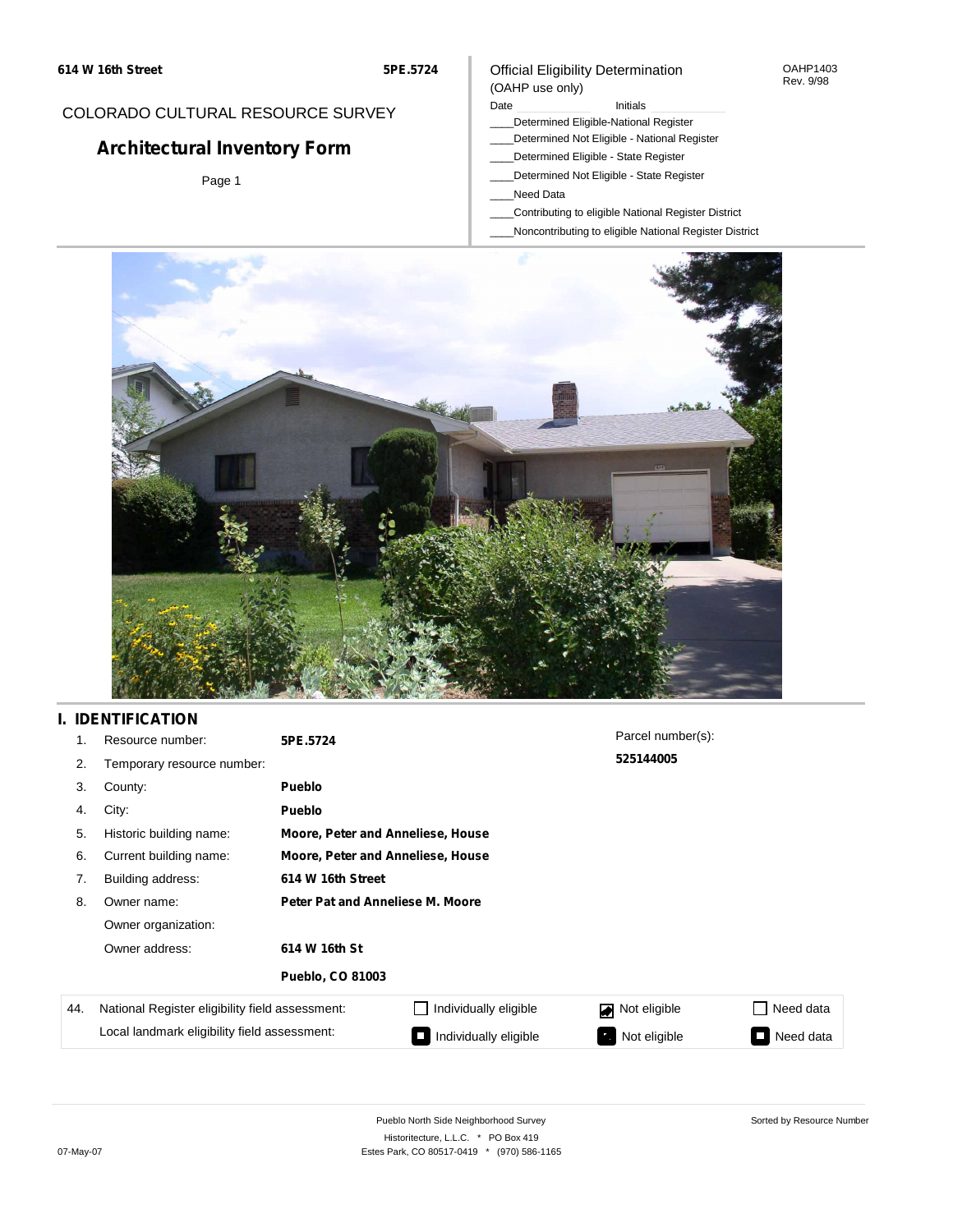Sorted by Resource Number

## **Architectural Inventory Form**

Page 2

### **II. GEOGRAPHIC INFORMATION**

| 9.  | P.M                     | 6th |    |           | Township: |                         | <b>20S</b>                            |    |      |           | 65W<br>Range:     |                                                                              |  |
|-----|-------------------------|-----|----|-----------|-----------|-------------------------|---------------------------------------|----|------|-----------|-------------------|------------------------------------------------------------------------------|--|
|     | NW.                     | 1/4 | of | <b>SW</b> | 1/4       | of <b>SW</b>            | 1/4                                   | of | NE . | 1/4       | of Section        | 25                                                                           |  |
|     | 10. UTM reference zone: |     |    | 13        |           |                         |                                       |    |      |           |                   |                                                                              |  |
|     | Easting:                |     |    |           | 533653    |                         |                                       |    |      | Northing: |                   | 4236911                                                                      |  |
| 11. | USGS quad name:         |     |    |           |           | <b>Northeast Pueblo</b> |                                       |    |      | Scale:    |                   | 7.5                                                                          |  |
|     | Year:                   |     |    |           | 1974)     |                         | 1961 (Photorevised 1970 and           |    |      |           |                   |                                                                              |  |
|     | 12. $Lot(s)$ :          |     |    |           |           |                         |                                       |    |      |           |                   | Lot 6 and the east 25.32 feet of Lot 7, as measured along the front; Block 3 |  |
|     | Addition:               |     |    |           |           |                         | <b>Bartlett &amp; Miller Addition</b> |    |      |           | Year of addition: | 1871                                                                         |  |

13. Boundary description and justification:

The boundary, as described above, contains but does not exceed the land historically associated with this property.

Metes and bounds exist:

 $\Box$ 

#### **III. ARCHITECTURAL DESCRIPTION**

| 14. | Building plan (footprint, shape):    | L-Shaped Plan                        |                       |
|-----|--------------------------------------|--------------------------------------|-----------------------|
|     | Other building plan descriptions:    |                                      |                       |
| 15. | Dimensions in feet (length x width): | 1,258 square feet                    |                       |
| 16. | Number of stories:                   | 1                                    |                       |
| 17. | Primary external wall material(s):   | <b>Stucco</b>                        | Other wall materials: |
|     |                                      | <b>Brick</b>                         |                       |
| 18. | Roof configuration:                  | <b>Gabled Roof/Cross Gabled Roof</b> |                       |
|     | Other roof configurations:           |                                      |                       |
| 19. | Primary external roof material:      | <b>Asphalt Roof/Composition Roof</b> |                       |
|     | Other roof materials:                |                                      |                       |
| 20. | Special features:                    | <b>Garage/Attached Garage</b>        |                       |
|     |                                      | Chimney                              |                       |
|     |                                      | Porch                                |                       |

21. General architectural description:

Oriented to the north, this house has a gray-painted concrete foundatioon, with 1-beside-1-light, aluminum-frame, sliding-sash windows. A light-gray stucco clads the exterior walls. A brown-brick veneer extends up approximately 4 to 5 feet from the foundation across the front (north) facade and the west face of the inside corner. Windows are generally 1-beside-1-light, sliding sash, with brown aluminum frames. The principal doorway opens in the east face of the inside corner. A concrete stoop, with wrought-iron railing, flanks the stoop. Opening in the west end of the side-gabled portion of the house is a white, 20 panel, overhead retractable garage dooor. An integral porch is situated in the center of the rear elevation. Opening onto the porch is a brown-painted, 6-panel door. Gray asphalt shingles cover the cross-gabled roof. White-painted wood fascia and soffit box the broadly overhanging eaves. A stout, brown-brick chimney protrudes from the west side of the east-west roof slope.

#### 22. Architectural style: **Modern Movements**

Other architectural styles:

Building type:

**Ranch Type**

23. Landscape or special setting features:

Pueblo North Side Neighborhood Survey Historitecture, L.L.C. \* PO Box 419 07-May-07 **Estes Park, CO 80517-0419** \* (970) 586-1165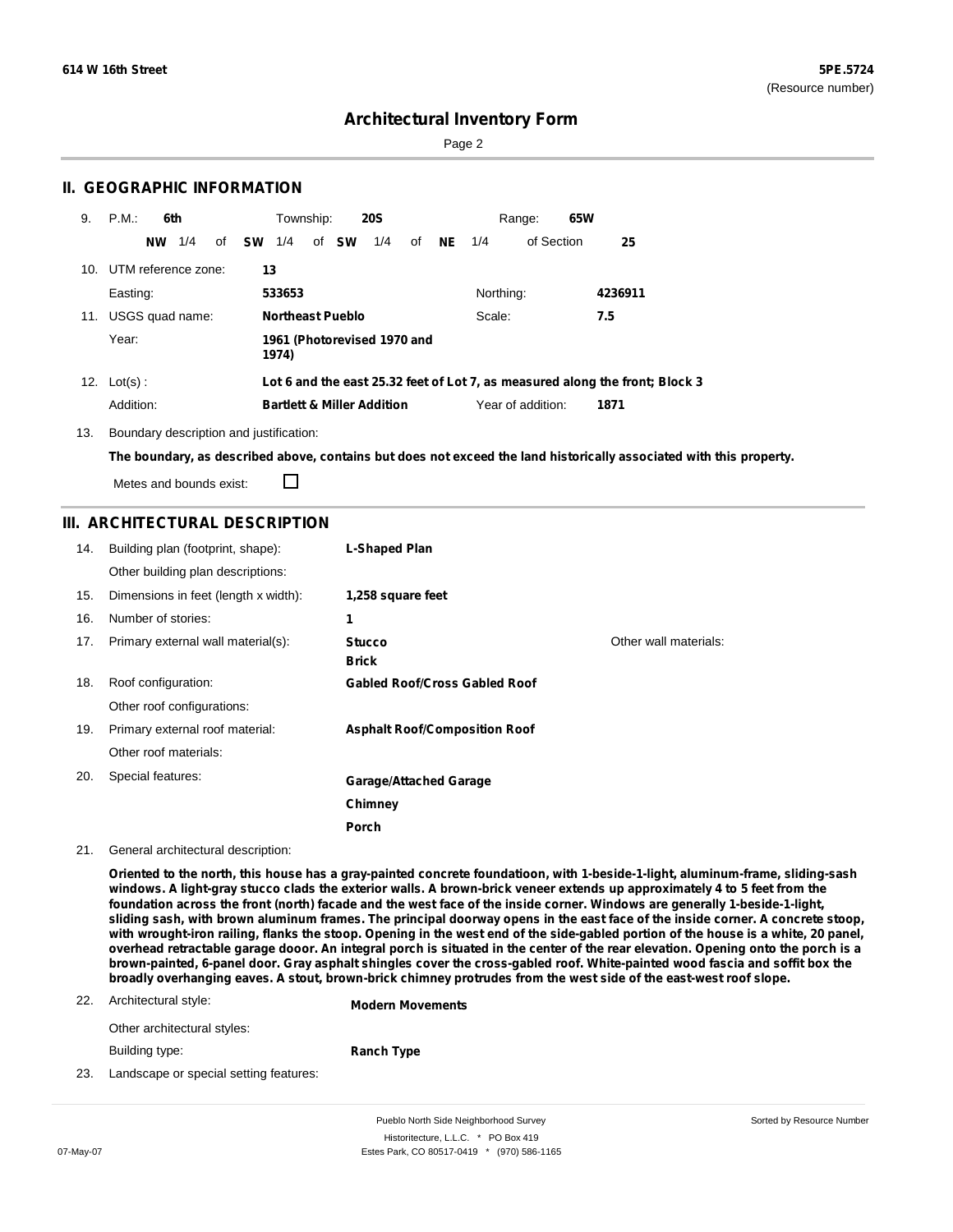Page 3

This property is located on terrain sloping downward from northeast to southwest, with an elevation of around 4,700 feet above mean sea level. The neighborhood features modest, one- and two-story houses. Setbacks from West 16th Street are generally the same on this block. This property is situated on the south side of West 16th Street, between 610 West 16th Street to the east and 1520 West Street to the west. A planted-grass yard, with mature landscaping, covers the lot. Connecting West 16th Street **to the attached garage is a concrete driveway.**

24. Associated buildings, features or objects:

| 1: Type:  | Shed                                                                                                                                                                                                                                                                                                                                      |
|-----------|-------------------------------------------------------------------------------------------------------------------------------------------------------------------------------------------------------------------------------------------------------------------------------------------------------------------------------------------|
| Describe: | A standard kit-built shed is located off the southeast corner of the house. Oriented to the west,<br>the structure rests on a concrete slab. The walls consist of white-painted sheet metal. Paired,<br>sliding doors of the same description dominate the front (west) elevation. The front-gabled roof<br>also consists of sheet metal. |

#### **IV. ARCHITECTURAL HISTORY**

| 25. | Date of Construction:  | Estimate:                        | Actual: | 1978                                                                        |
|-----|------------------------|----------------------------------|---------|-----------------------------------------------------------------------------|
|     | Source of Information: |                                  |         | Pueblo County Office of Tax Assessor. Property information card [internet]. |
| 26. | Architect:             | unknown                          |         |                                                                             |
|     | Source of information: |                                  |         |                                                                             |
| 27. | Builder:               | unknown                          |         |                                                                             |
|     | Source of information: |                                  |         |                                                                             |
| 28. | Original Owner:        | <b>Peter and Anneliese Moore</b> |         |                                                                             |
|     | Source of information: |                                  |         | Moore, Peter Pat and Anneliese M. Interview by Adam Thomas, 20 July 2005.   |
| 29. | Construction history:  |                                  |         |                                                                             |

According to Pueblo County Tax Assessor records, this building was constructed in 1978 on a previously undeveloped lot. An analysis of the style, materials, and historical records corroborates this date. There have been no notable alterations to the **current house since the date of construction.**

30. Location: **original** Date of move(s):

#### **V. HISTORICAL ASSOCIATIONS**

|     | 31. Original use(s): | <b>Single Dwelling</b> |
|-----|----------------------|------------------------|
| 32. | Intermediate use(s): | <b>Single Dwelling</b> |
|     | 33. Current use(s):  | <b>Single Dwelling</b> |
|     | 34. Site type(s):    | <b>Residence</b>       |

35. Historical background:

This house was constructed in 1978 on a previously undeveloped lot for Peter and Anneliese Moore. They remain the current **owners and residents.**

Sources of information: 36.

**Pueblo County Office of Tax Assessor. Property information card [internet].**

**Sanborn Fire Insurance Maps (for Pueblo, Colorado). New York: Sanborn Map and Publishing Co., 1883, 1886, 1889, 1893, 1904-05, 1904-51, and 1904-52.**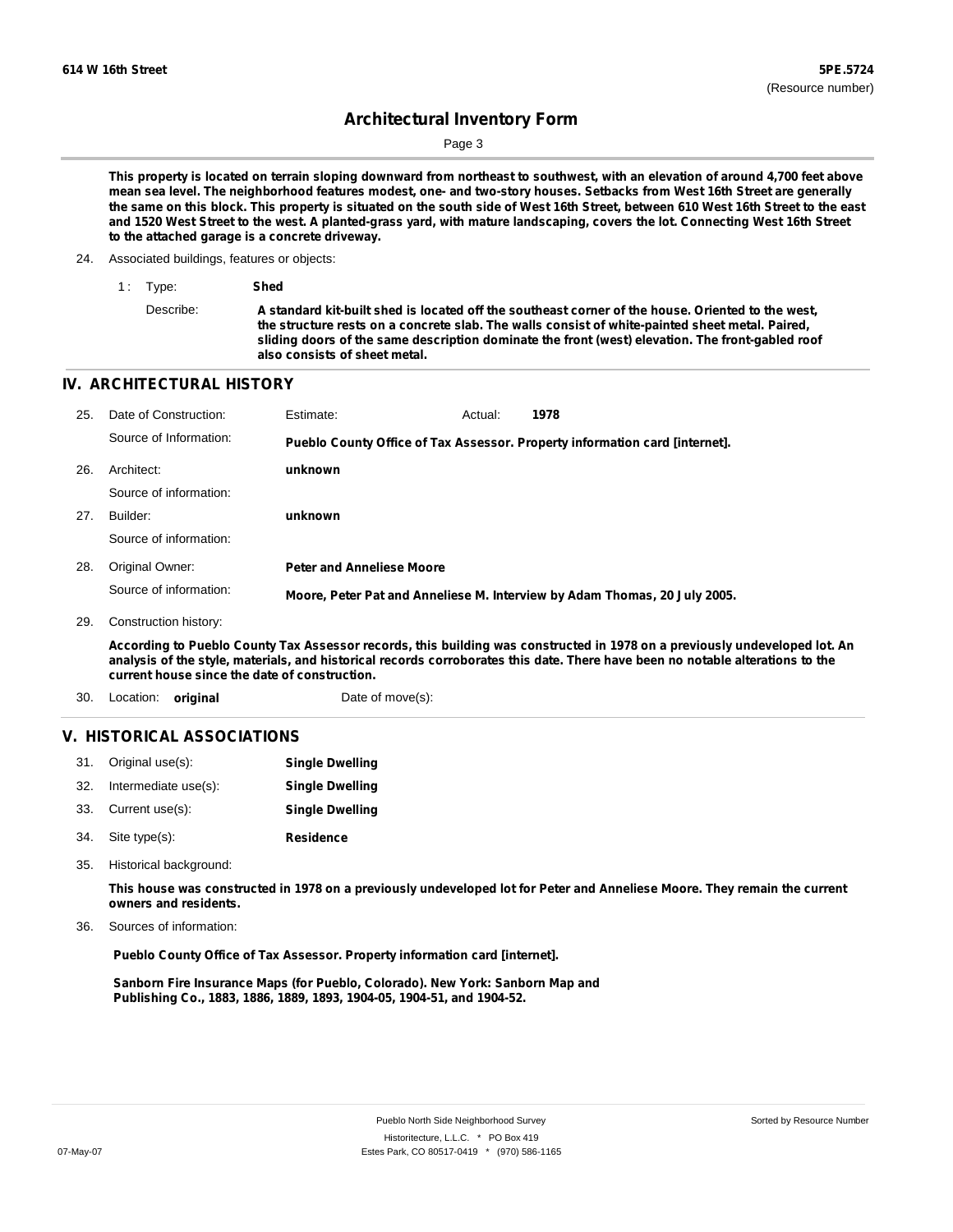Sorted by Resource Number

# **Architectural Inventory Form**

Page 4

|     | <b>VI. SIGNIFICANCE</b>                                                                                                                                                                                                                |  |
|-----|----------------------------------------------------------------------------------------------------------------------------------------------------------------------------------------------------------------------------------------|--|
| 37. | Local landmark designation:<br>Yes $\Box$<br>No<br>и,                                                                                                                                                                                  |  |
|     | Designation authority:                                                                                                                                                                                                                 |  |
|     | Date of designation:                                                                                                                                                                                                                   |  |
| 38. | Applicable National Register criteria:                                                                                                                                                                                                 |  |
|     | A. Associated with events that have made a significant contribution to the broad pattern of our history.                                                                                                                               |  |
|     | B. Associated with the lives of persons significant in our past.<br>L                                                                                                                                                                  |  |
|     | C. Embodies the distinctive characteristics of a type, period, or method of construction, or represents the work<br>П<br>of a master, or that possess high artistic values, or represents a significant and distinguished entity whose |  |
|     | components may lack individual distinction.<br>D. Has yielded, or may be likely to yield, information important in history or prehistory.                                                                                              |  |
|     | Qualifies under Criteria Considerations A through G (see manual).<br>ΙI                                                                                                                                                                |  |
|     | Does not meet any of the above National Register criteria.<br>▰                                                                                                                                                                        |  |
|     | <b>Pueblo Standards for Designation:</b>                                                                                                                                                                                               |  |
|     | <u>1a. History</u>                                                                                                                                                                                                                     |  |
|     | Have direct association with the historical development of the city, state, or nation; or<br>У,                                                                                                                                        |  |
|     | 1b. History<br>Be the site of a significant historic event; or<br>$\mathcal{L}_{\mathcal{A}}$                                                                                                                                          |  |
|     | 1c. History                                                                                                                                                                                                                            |  |
|     | Have direct and substantial association with a person or group of persons who had influence on society.<br>$\mathcal{L}_{\mathcal{A}}$                                                                                                 |  |
|     | 2a. Architecture<br>Embody distinguishing characteristics of an architectural style or type; or<br>$\mathcal{L}_{\mathcal{A}}$                                                                                                         |  |
|     | 2b. Architecture                                                                                                                                                                                                                       |  |
|     | Be a significant example of the work of a recognized architect or master builder, or<br>$\mathcal{L}_{\mathcal{A}}$                                                                                                                    |  |
|     | <b>2c. Architecture</b>                                                                                                                                                                                                                |  |
|     | Contain elements of architectural design, engineering, materials, craftsmanship, or artistic merit which represent a<br>$\mathcal{L}_{\mathcal{A}}$<br>significant or influential innovation;                                          |  |
|     | 2d. Architecture                                                                                                                                                                                                                       |  |
|     | Portray the environment of a group of people or physical development of an area of the city in an era of history<br>$\Box$<br>characterized by a distinctive architectural style.                                                      |  |
|     | 3a. Geography                                                                                                                                                                                                                          |  |
|     | Have a prominent location or be an established, familiar, and orienting visual feature of the contemporary city, or<br>П                                                                                                               |  |
|     | 3b. Geography<br>Promote understanding and appreciation of Pueblo's environment by means of distinctive physical characteristics<br>$\sim$<br>or rarity; or                                                                            |  |
|     | 3c. Geography                                                                                                                                                                                                                          |  |
|     | Make a special contribution to Pueblo's distinctive character.<br>$\mathcal{L}_{\mathcal{A}}$                                                                                                                                          |  |
|     | Not Applicable                                                                                                                                                                                                                         |  |
|     | Does not meet any of the above Pueblo landmark criteria.<br>$\overline{\phantom{a}}$                                                                                                                                                   |  |
| 39. | Area(s) of Significance:<br><b>Not Applicable</b>                                                                                                                                                                                      |  |
| 40. | Period of Significance:<br>n/a                                                                                                                                                                                                         |  |
| 41. | National:<br>State<br>Level of significance:<br>Local<br>O<br>$\sim$<br>п                                                                                                                                                              |  |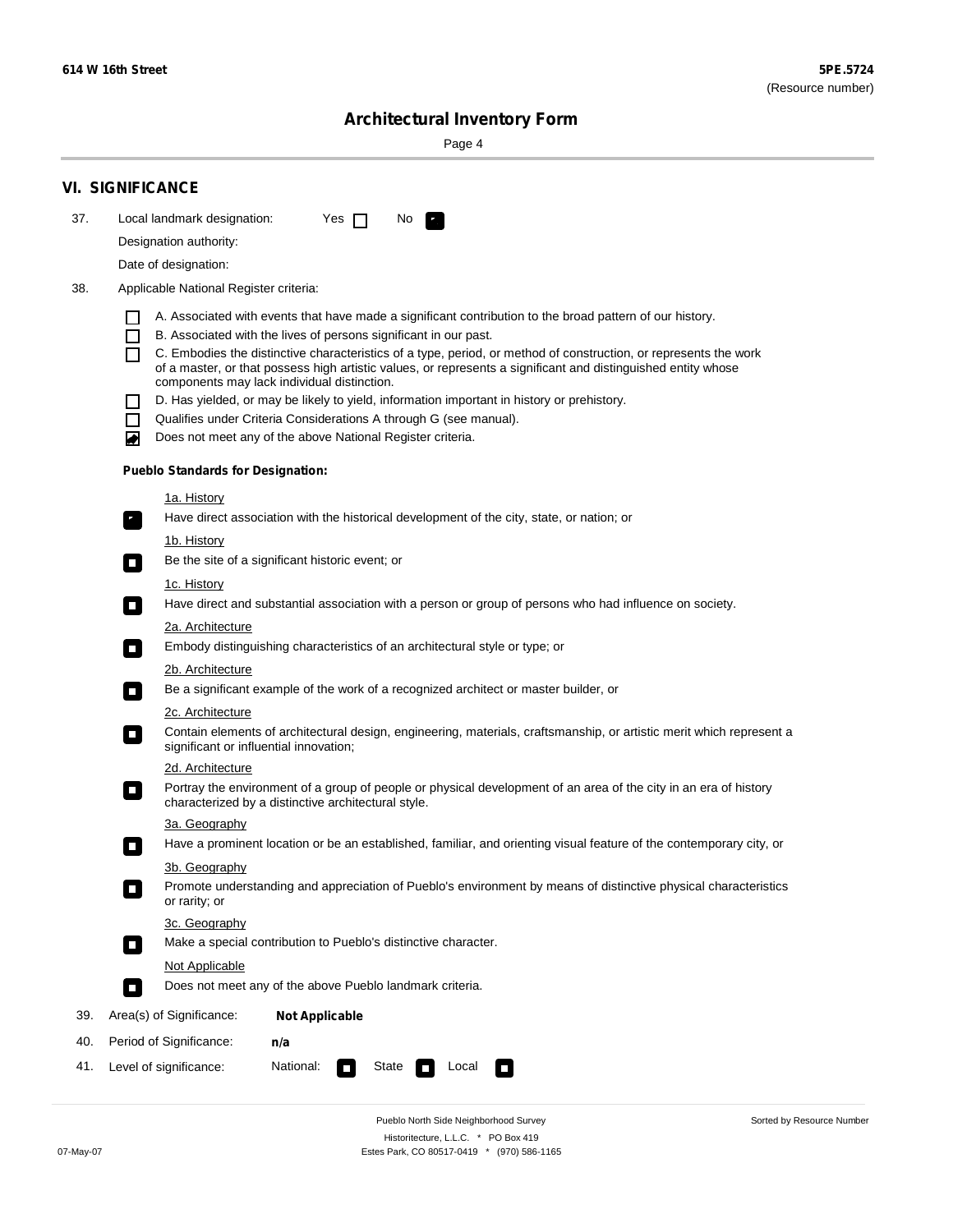Page 5

#### 42. Statement of significance:

Because this property is less than 50 years old and does not meet any of criteria considerations A through G, it is ineligible for listing in the National Register of Historic Places. Moreover, the architectural and historical significance are not to the extent that the property would qualify for individual listing in the Colorado State Register of Historic Properties or as a City of Pueblo landmark. Given its age, the property should not be considered a contributing resource within any potential historic **district.**

43. Assessment of historic physical integrity related to significance:

Constructed in 1978, this house exhibits a high level of physical integrity relative to the seven aspects of integrity as defined by the National Park Service and the Colorado Historical Society: location, setting, design, materials, workmanship, feeling, and association. It has not been notably altered since its construction. This property retains sufficient physical integrity to **convey its architectural and historical significance.**

> Yes Yes

П

No

No  $\blacksquare$  N/A

 $N/A$ 

#### **VII. NATIONAL REGISTER ELIGIBILITY ASSESSMENT Individually eligible Not eligible** Not eligible **Need data** 44. National Register eligibility field assessment: Local landmark eligibility field assessment: **I** Individually eligible **Not** Extract Not eligible **Need data** 45. Is there National Register district potential? Yes ◚ No П **Pueblo's North Side Neighborhood represents the evolution of the city's professional middle and upper** Discuss: **classes. Its diversity of architectural styles and forms directly represents the city's changing economic and cultural climates. As well, the neighborhood is distinctive because it appears to have evolved independently of the area's dominant industry, steel manufacturing.**

If there is National Register district potential, is this building contributing:

If the building is in existing National Register district, is it contributing: 46.

#### **VIII. RECORDING INFORMATION**

| 47. | Photograph numbers): | <b>CD-ROM Photo Disc: North Side Photos</b><br>File Name(s): 16thstw614                                                       |
|-----|----------------------|-------------------------------------------------------------------------------------------------------------------------------|
|     | Negatives filed at:  | <b>Special Collections</b><br><b>Robert Hoag Rawlings Public Library</b><br>100 East Abriendo Avenue<br>Pueblo, CO 81004-4290 |
| 48. | Report title:        | <b>Pueblo North Side Neighborhood Survey</b>                                                                                  |
| 49. | $Date(s)$ :          | 07/20/05                                                                                                                      |
| 50. | Recorder(s):         | <b>Adam Thomas</b>                                                                                                            |
| 51. | Organization:        | Historitecture, L.L.C.                                                                                                        |
| 52. | Address:             | <b>PO Box 419</b>                                                                                                             |
|     |                      | Estes Park, CO 80517-0419                                                                                                     |
| 53. | Phone number(s):     | (970) 586-1165                                                                                                                |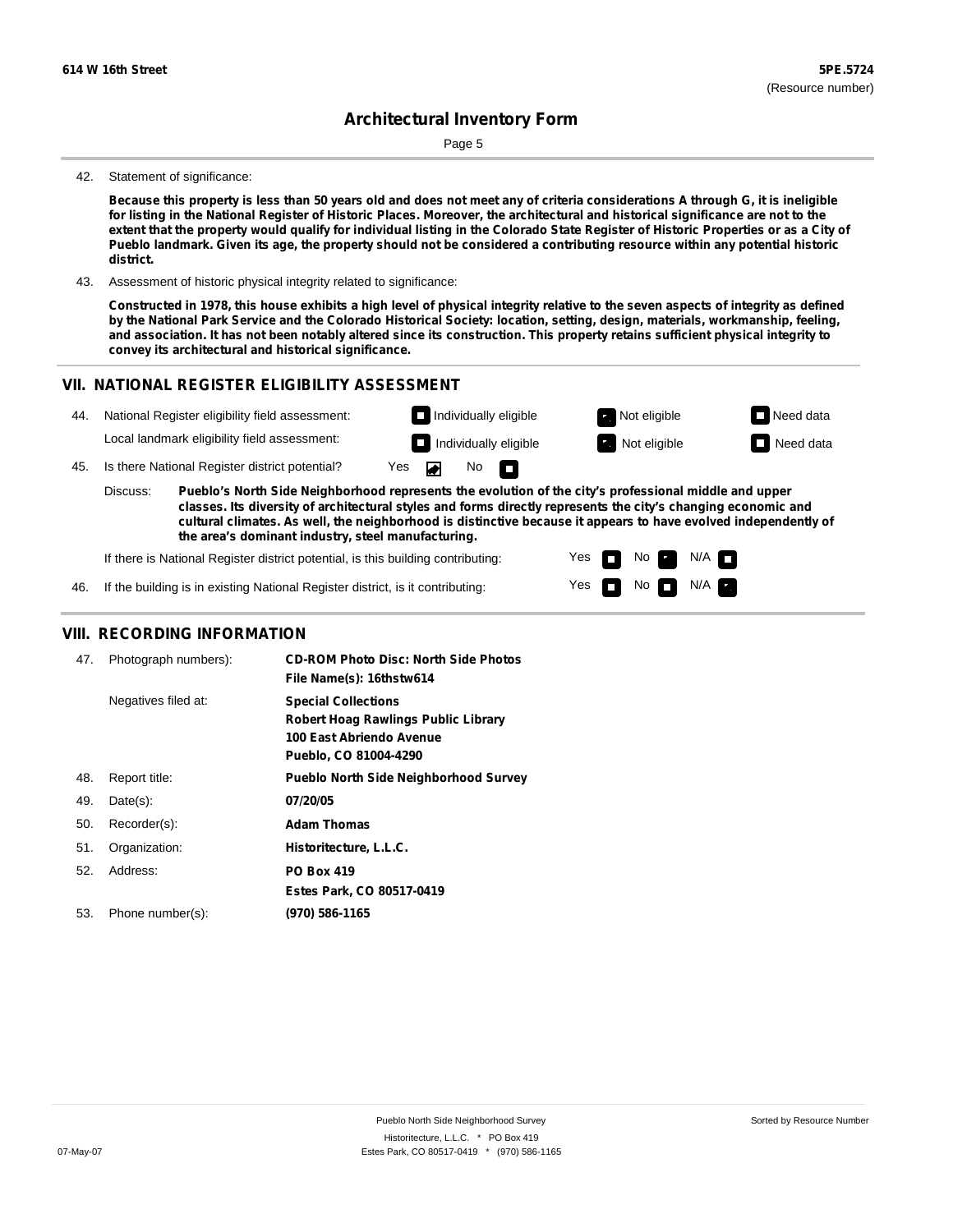Page 6